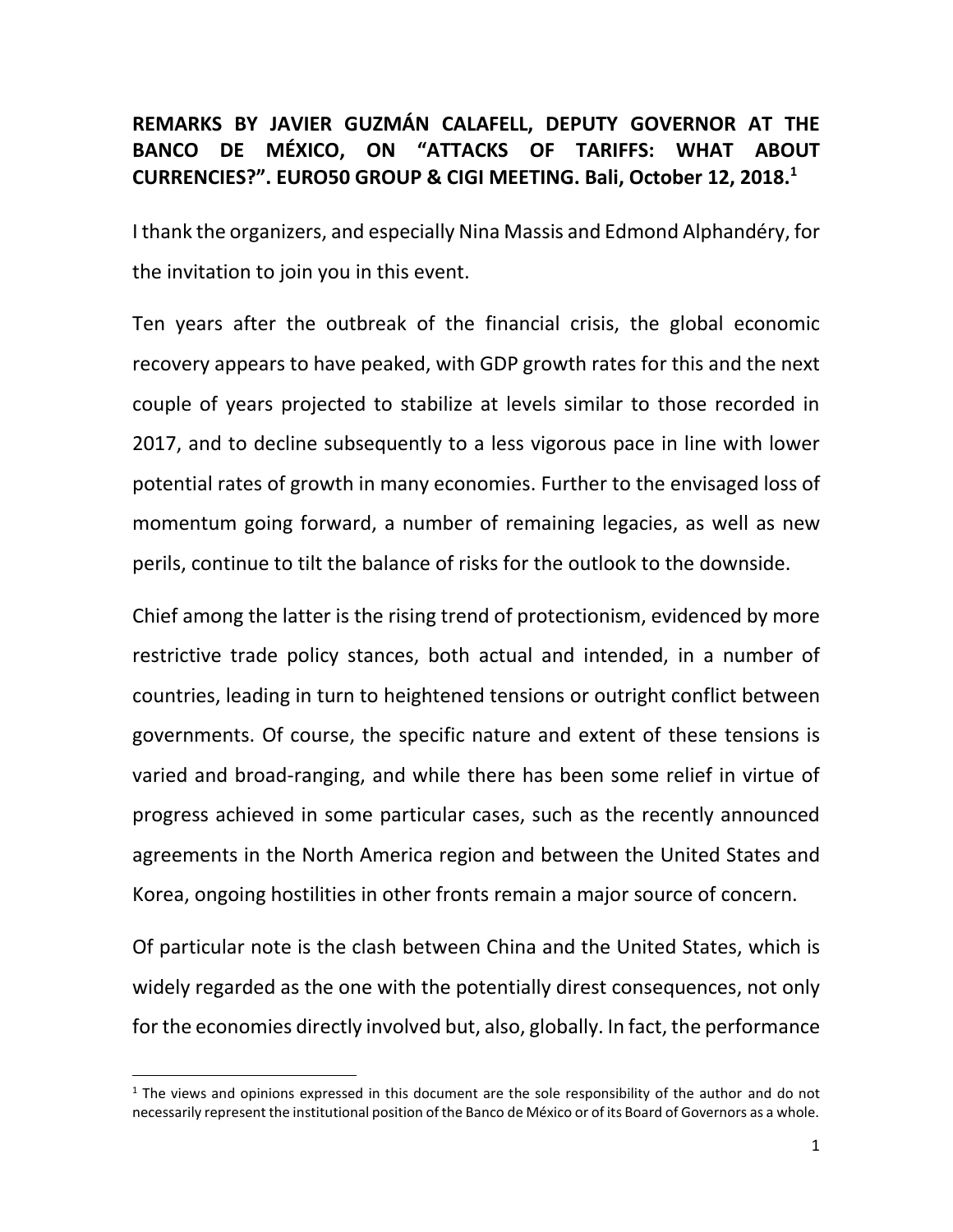throughout this year of a number of variables points to the effects that such a situation may already be exerting on the world economy.

For instance, international trade volumes have notably slowed down relative to the upward trend they had displayed since 2015, while other indicators on the output side, such as export orders in global manufacturing PMIs, sentiment indexes for trade oriented sectors, and capital goods orders in some of the main economies, are showing a declining trajectory that, if sustained, would eventually be reflected in international trade figures.

Why is such a potential setback in global openness to trade so worrisome?

Naturally, the complexities of the trade and financial networks and interlinkages embedded in the global production framework, give rise to a multiplicity of channels through which higher tariffs and other protectionist measures can affect the world economy.

Directly, the cross-border flow of goods and services (a long-standing engine of growth for both national and the world economies) would be severely hindered by the increased costs resulting from such policies. The situation is particularly worrisome in the case of intermediate goods and services, given the relevance they have come to acquire in the current context of global value chains (GVCs).

Indirectly, the uncertainties derived from such a retreat from globalization and free trade may have an adverse impact on business and household confidence, thereby leading the former to postpone or scale back investments plans for new or expanded production, and the latter to follow suit in regards to their planned consumption expenditure paths. Furthermore, an environment of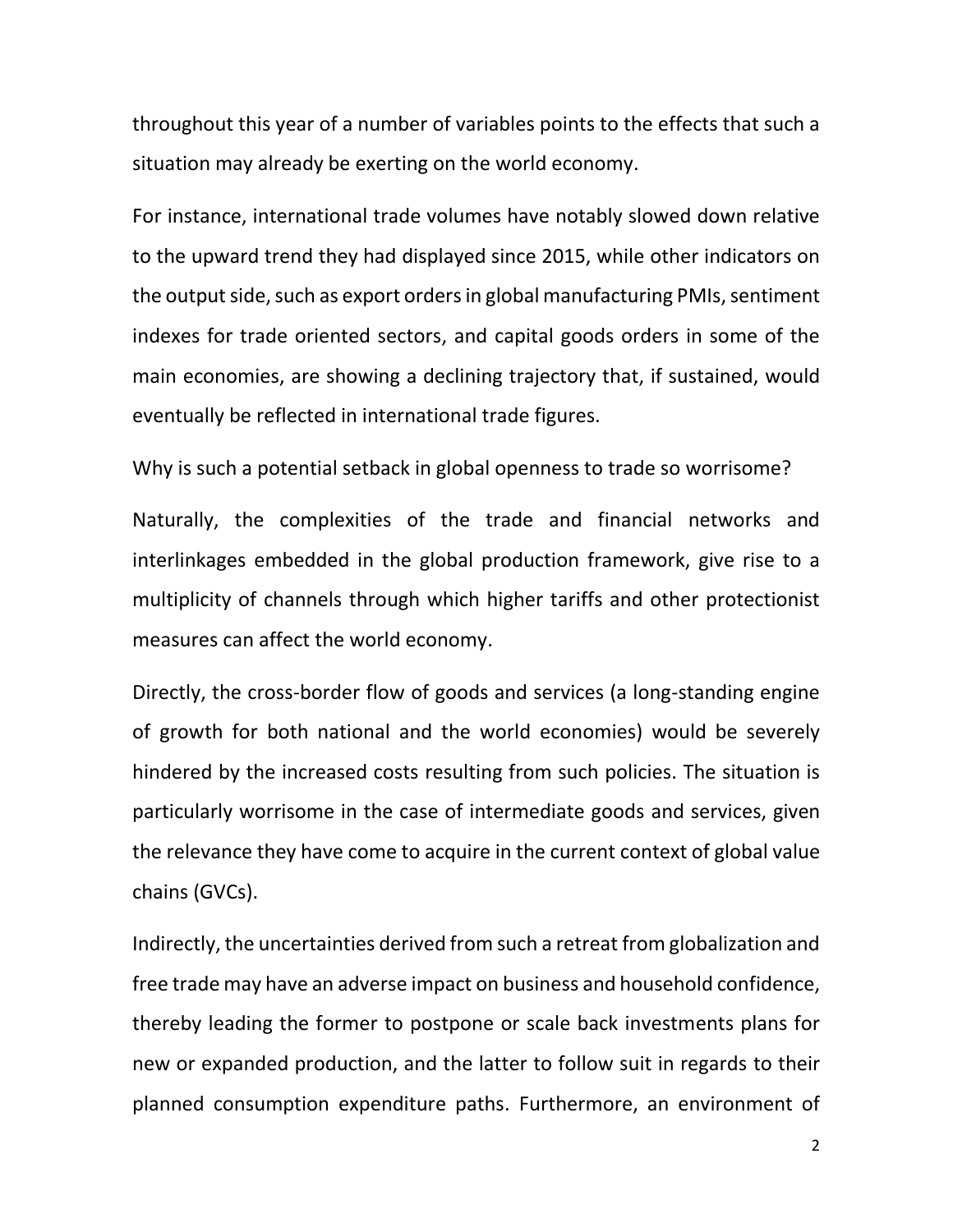heightened protectionism has the potential to impinge on financial conditions, given the resulting increase in the perception of risk among market participants.

Arriving at an accurate, exhaustive assessment of the macroeconomic implications of a more restrictive environment for international trade is a complex task. However, some of the potential implications are evident.

First, activity levels in both countries directly involved and the global economy would take a significant hit from an escalation of trade conflicts. In the case of tariff-imposing countries, and their retaliating trade partners, higher import prices harm firms by increasing their production costs, and households by decreasing their purchasing power and disposable income. Thus, GDP is weighed down by the combined declines in both consumption and investment. Further to this, aggregate demand from these sources can also be affected by the above-noted detrimental consequences deriving from a loss of confidence and tighter financial conditions. As for countries not directly involved in a trade dispute, the impact on their economies would depend on a number of factors, including their size, openness to trade, exposure to countries imposing tariffs, and degree of integration into GVCs, among others. Although it may be argued that some of these countries could be in a position to reap benefits from a potential diversion of trade flows, the net effects from such a restrictive environment are most likely to be negative.

Secondly, further to the short-term effects on the *level* of GDP noted above, trend *growth* over the long run is likely to fall as well, once the global economy adjusts to a higher-tariff environment. This is explained partly by the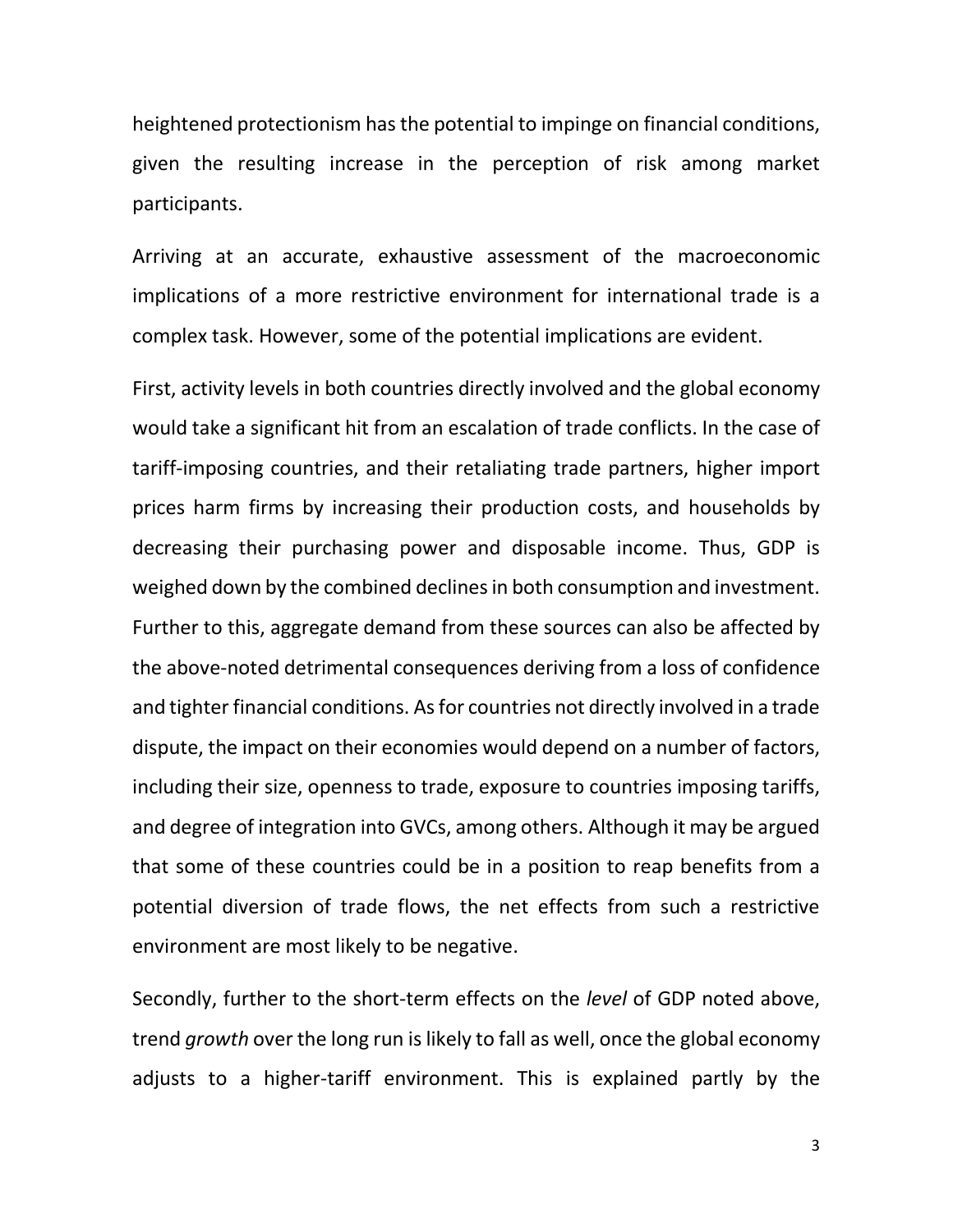undermined efficiency with which labor, capital, and other factors of production are allocated under conditions of lessened competition and more restricted access to global markets, thereby inhibiting the innovation process and the consequent gains in productivity, a fundamental driver of growth. In addition, higher trade barriers also hamper to a significant extent the international transfer of technology, know-how and best business practices, foundations on which emerging and developing economies are particularly reliant. To the above one must add the adverse effects on confidence and financial conditions. In this respect, it may be useful to note that one of the main reasons behind the stagnation of private investment in my country for a significant period already, is precisely uncertainty related to trade negotiations with the United States and Canada.

Thirdly, notwithstanding weakened demand pressures arising from subdued levels of activity, inflation is likely to adjust to the upside under a more protectionist environment. Further to the direct effects on imports prices brought about by higher tariffs, less competition from abroad in labor and goods markets pushes domestic prices and wages upwards, while the abovenoted efficiency losses on the supply side of the economy (including those resulting from the potential disruption of GVCs) should act in a similar way. In fact, we must not forget that the effect of international trade on competition and production costs is one of the major explanatory forces for the period of low inflation that we have seen at the global level in recent years.

As noted earlier, the hard evidence that to date can be gathered regarding the impact of the ongoing episode of increased protectionism in the global economy is still scant. If any conclusion can be drawn, it is that said effects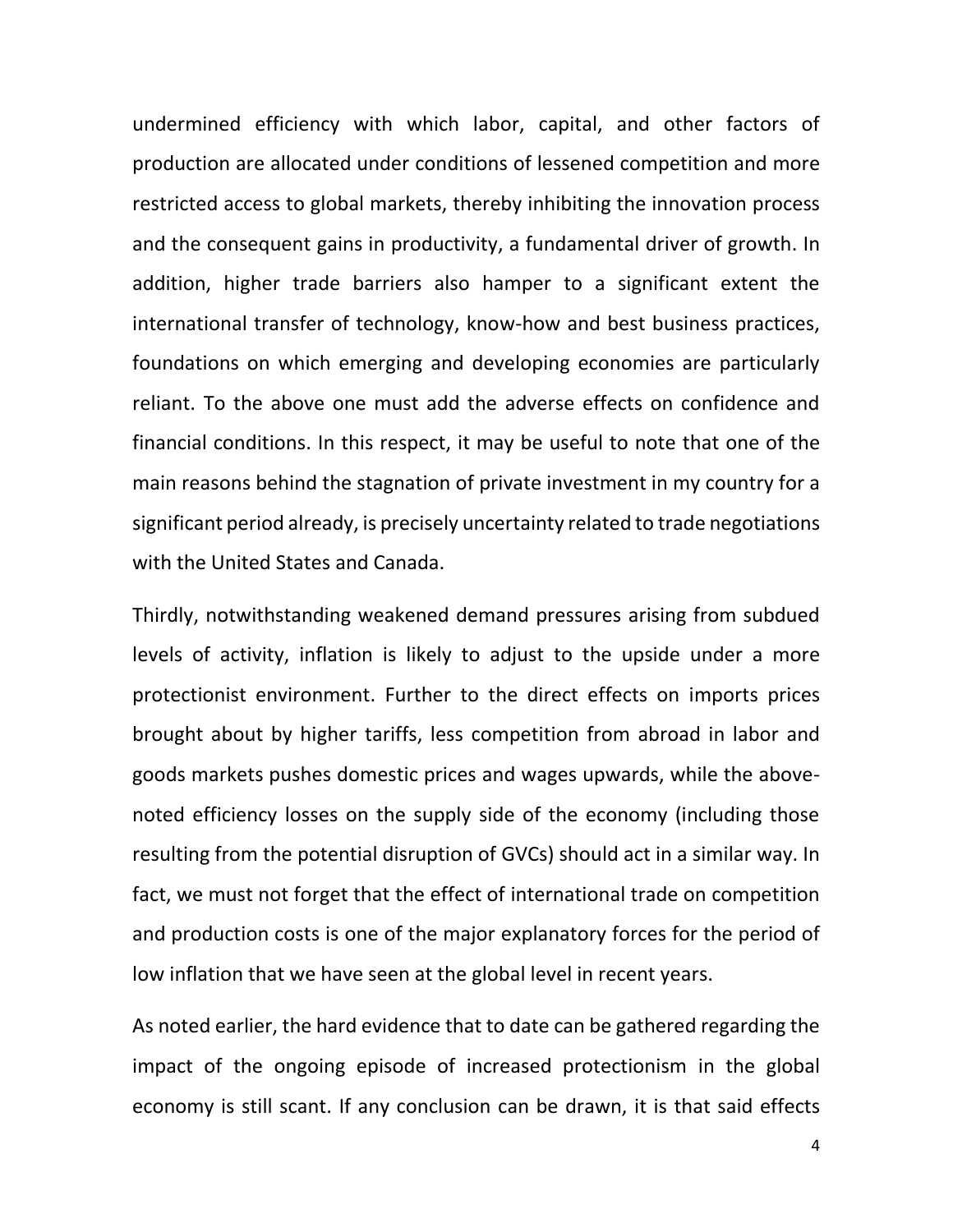have been relatively small, albeit not insignificant and definitely not to be overlooked.

Emerging market economies (EMEs) have faced tighter (and tightening) external financial conditions over the last several months, which have translated into declining capital inflows and the consequent pressures on their exchange rates. In addition to specific, idiosyncratic factors that have been at play, especially in instances where episodes of acute stress have been present, this has reflected fundamentally the tightening of monetary policy by the Federal Reserve, in an environment of global uncertainty deriving from a combination of factors.

Obviously, a more restrictive trade policy stance in the United States and other countries has been one of them, although the extent to which this has affected different economies is varied. In this regard, it is again relevant to refer to the Mexican experience, where the trajectory of the exchange rate of the peso has been heavily influenced by news and expectations about NAFTA (now USMCA), in some episodes the single most important factor driving the value of our currency. In any case, trade policy shifts remain far from being the main determinant of exchange rates in EMEs in general. Nevertheless, it is also true that their potential to affect EME currencies and other financial variables should not be underestimated.

For the already explained reasons, trade-related events can severely distress the economic and financial prospects of EMEs. Furthermore, through its potential impact on inflation, protectionism may accentuate the challenges resulting from the ongoing normalization of monetary policy in a number of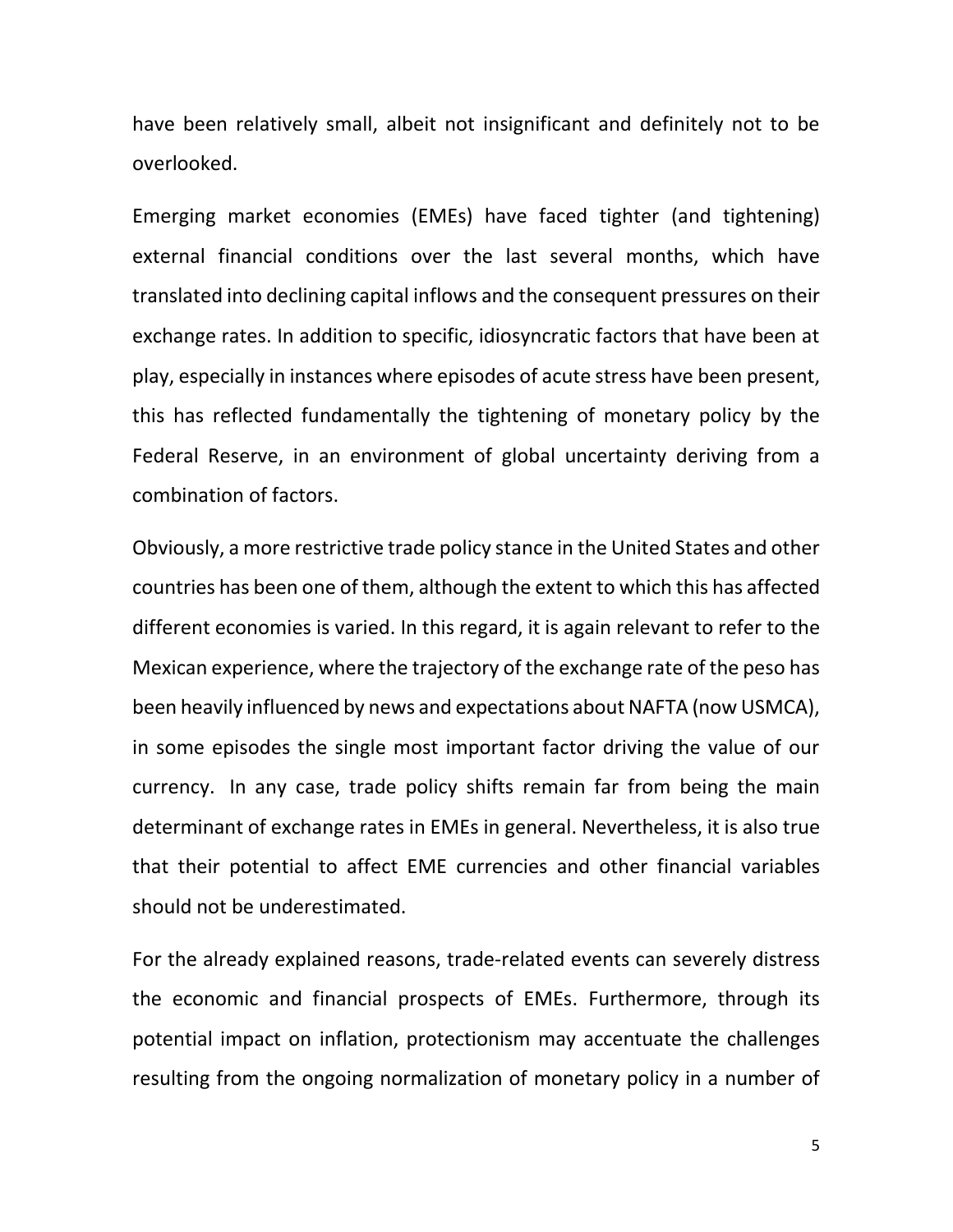advanced economies. More generally, the potential for an increase in protectionism to a level implying systemic risks at the global level is a scenario that cannot be discarded.

The exercises carried out by a number of institutions on the impact of higher levels of protectionism depict a grim picture. For instance, recent simulations by the IMF<sup>2</sup> suggest that, in a high-tariff scenario compounded by adverse confidence effects and tighter financial conditions, the net negative impact on the level of global GDP peaks at about 0.8 percent below the baseline trajectory in 2020. The accumulated output losses over 2018-2023 amount to around 3.2 percent of world GDP. To have an idea of the order of magnitude of this figure, suffice to say that it compares with the G20 objective of raising these countries' collective GDP by 2 percent above baseline over the five years to 2018, and that it is roughly equivalent to the size of Germany at present. Additionally, it is worth highlighting that, according to these results, none of the considered countries or regions benefits from such a situation, although some lose more than others.<sup>3</sup>

Notwithstanding the rigor with which these models are devised, we must not forget that they face severe limitations when trying to capture the effects of high levels of uncertainty. Furthermore, it is also important to bear in mind

 $\overline{a}$ 

<sup>2</sup> See International Monetary Fund (2018): "Global Trade Tensions", Scenario Box 1 in Chapter 1 of *World Economic Outlook*, October.

<sup>&</sup>lt;sup>3</sup> Additional estimates of the macroeconomic implications of more restrictive trade policy stances can be found in Allan Gloe Dizioli and Björn van Roye (2018): "Macroeconomic Implications of Increasing Protectionism", ECB Economic Bulletin Issue 6/2018, 26 September; Mark Carney (2018): "From Protectionism to Prosperity", Speech given at the Northern Powerhouse Business Summit, 5 July; Zornitsa Kutlina-Dimitrova and Csilla Lakatos (2017): "The Global Costs of Protectionism", World Bank Policy Research Working Paper No. 8277, December; and Organisation for Economic Co-operation and Development (2016): "The Impact of Changes in Global Trade Costs", Box 1.3 in Chapter 1 of *Economic Outlook*, November.